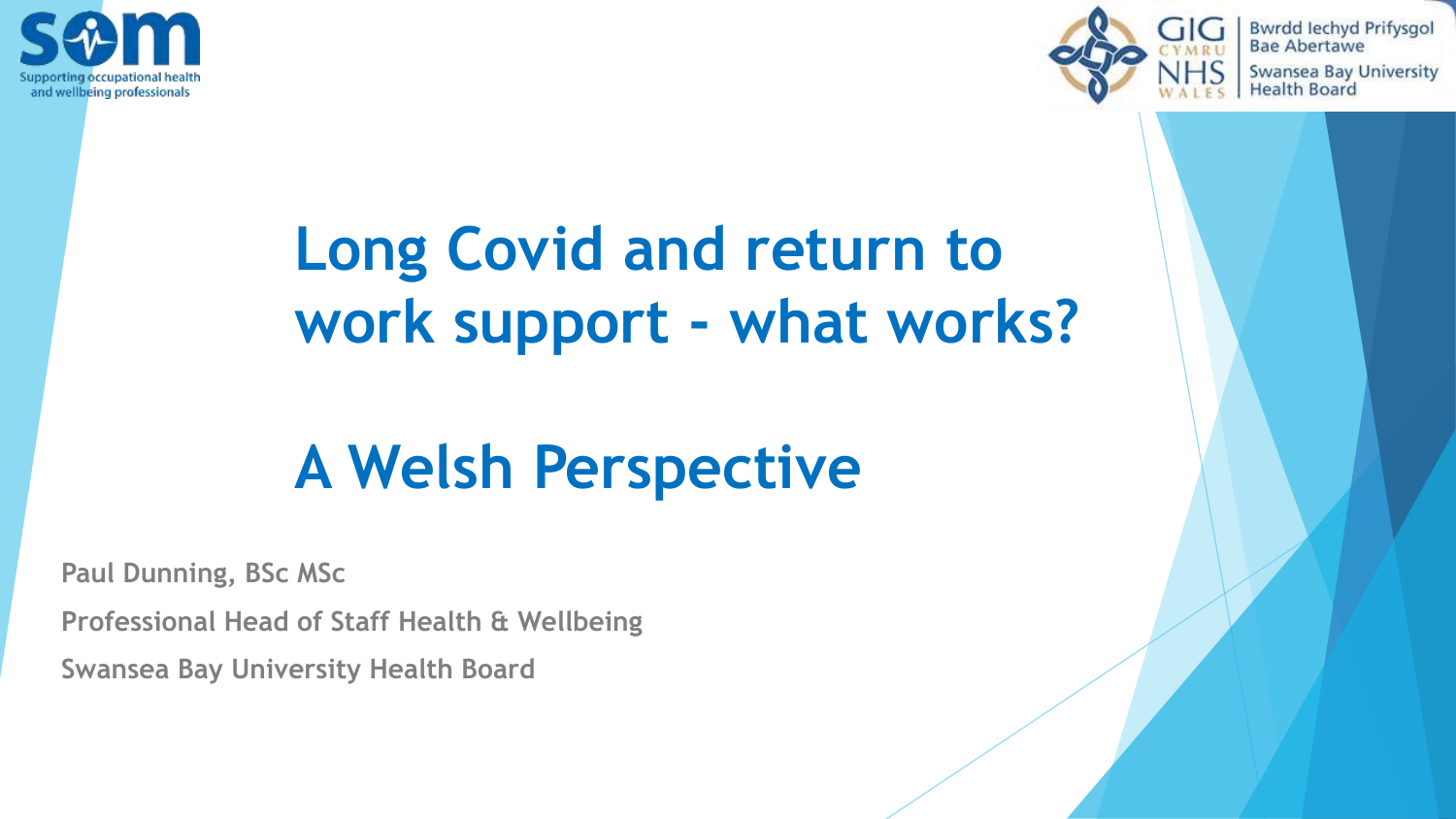# What works from Practice and Practice based evidence?

- Primary care based and managed support to Long Covid support/rehabilitation
- Early OH based self-management interventions with sign-posting/referral to secondary care assessments
- Self-management interventions by 'In Work Support' for non NHS staff in some areas of Wales, using AHP Health & Work Report to provide recommendations for RTW
- Focus on individualised presenting problems and evidence based self-management (eg energy conservation, pacing, mood management etc)
- Timely assessment by secondary services (neuro, cardio, respiratory etc) long waits often reported with little outcome
- community Long Covid service/ Physiotherapy for employees experiencing ongoing symptoms.
- Peer support
- Occupational Health advice and recommendations to support RTW
- Supportive line-manager/colleagues/HR
- Supportive organisational polices including extended sick pay
- Signposting to WG Covid recovery app -

[Recovery app launched in Wales to help support people with long covid](https://keepingmewell.com/recovery-app-launched/) - Keeping Me Well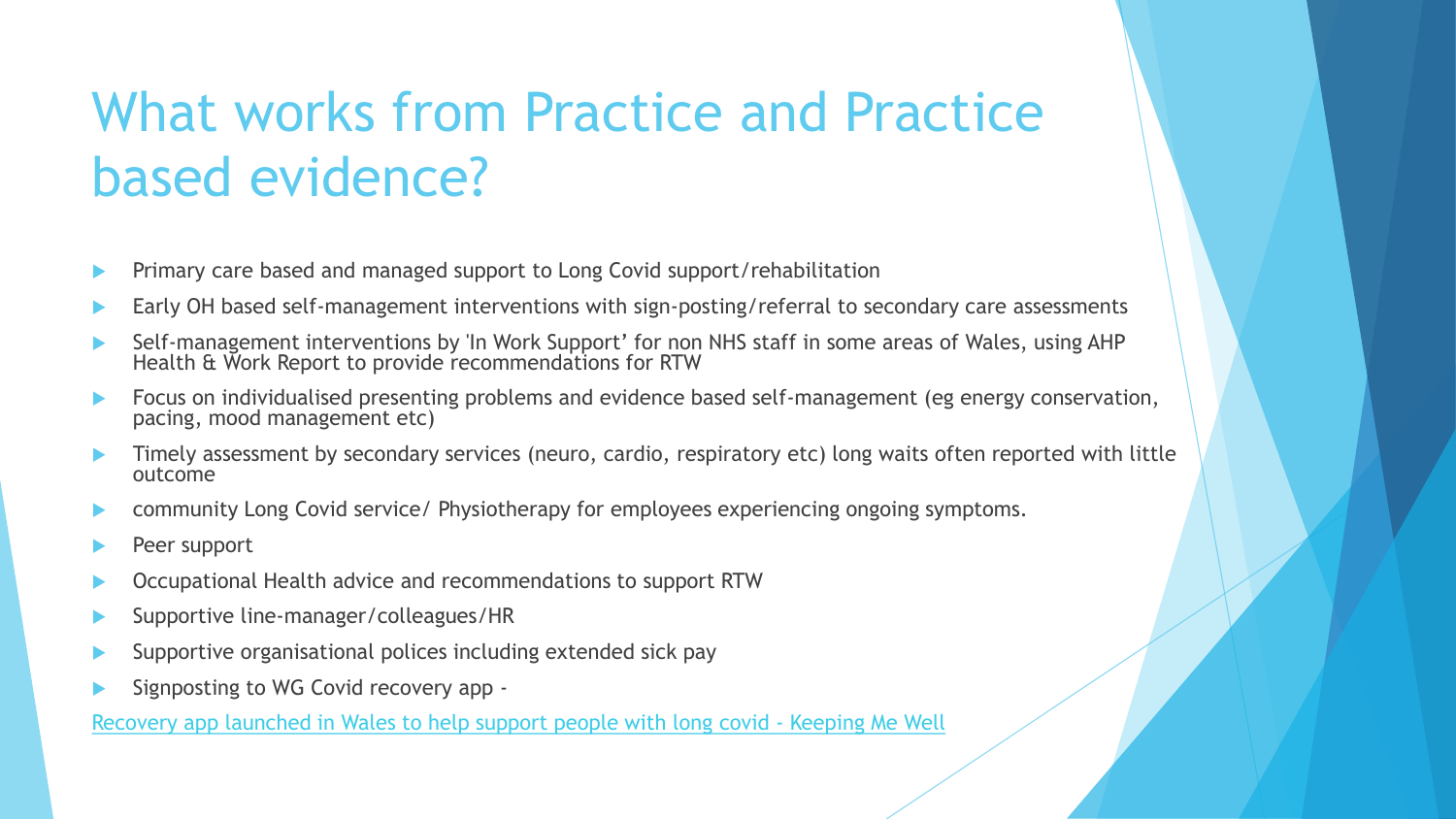### Management referral advice and support

- Very extended phased and graduated return up to 6 months in some cases, similar to what can be helpful for staff with ME or Chronic Fatigue
- Regular review with the manager, sometimes on a weekly basis to increase and decrease workload or work hours as required .
- Supporting working from home, particularly to help mitigate the effect of "commuter fatigue."
- Temporary reduced hours following a phased return.
- Flexible working, looking at later start and finish times to help manage symptoms.
- Reducing/avoiding shift work and night shift work, either entirely or altering the frequency.
- Self management advice e.g. fatigue management, pacing etc
- Staff report importance of managers continuing to keep in touch when off LTS as often feel isolated and if believe contracted Covid in work, can add to feelings of moral injury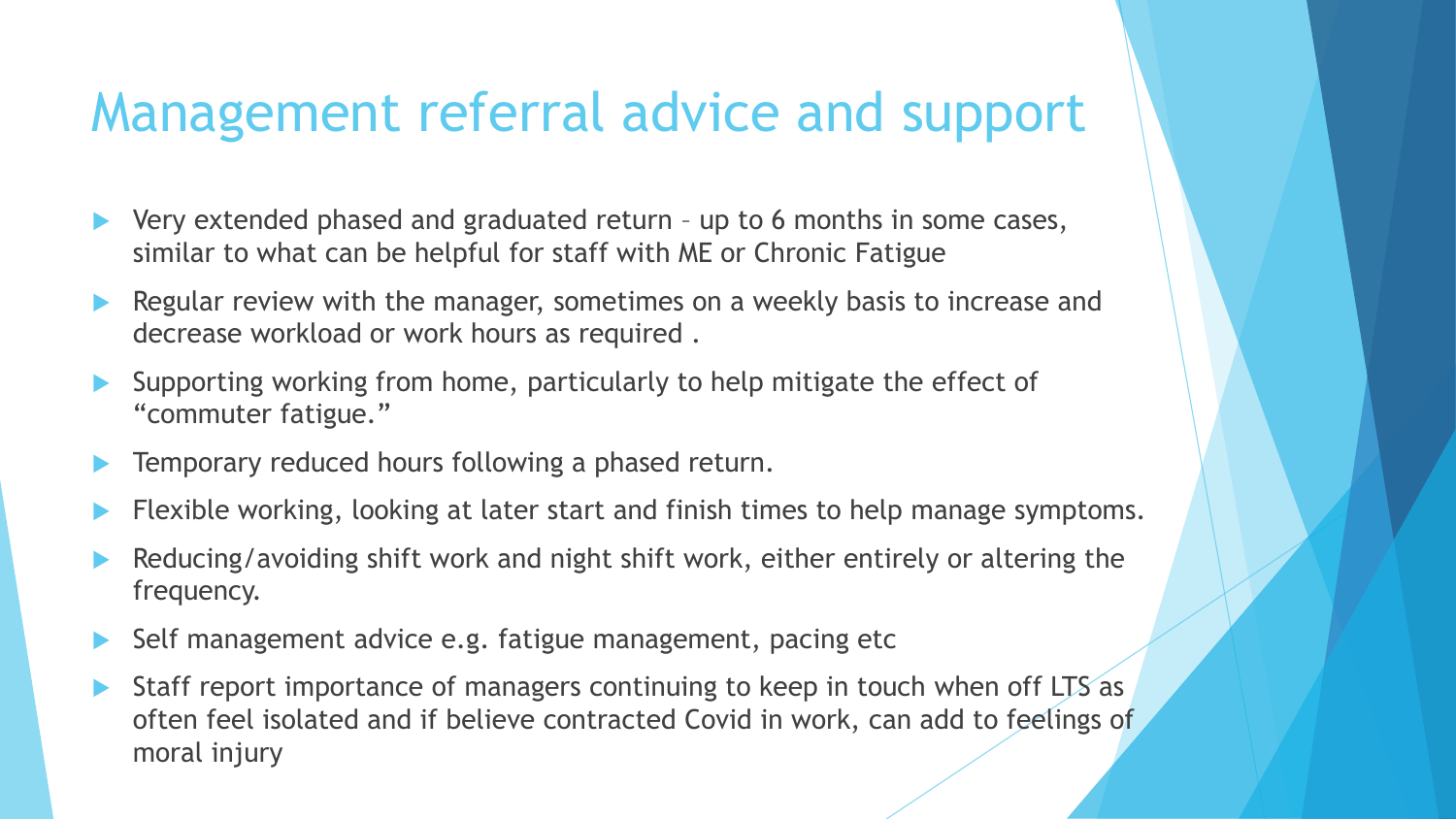## Swansea Bay UHB OH Long Covid Clinic

- Established November 2020 Band 7 Occupational Therapist
- 141 staff supported to date
- Referrals from OH MDT average wait = 18 days
- Virtual initial assessment impacts of Post Covid Syndrome on daily functioning and ability to work with self-management advice, virtual peer support group and signposting.
- Main presenting symptoms Fatigue Shortness of Breath cognitive difficulties; 'Brain fog', anxiety, joint pain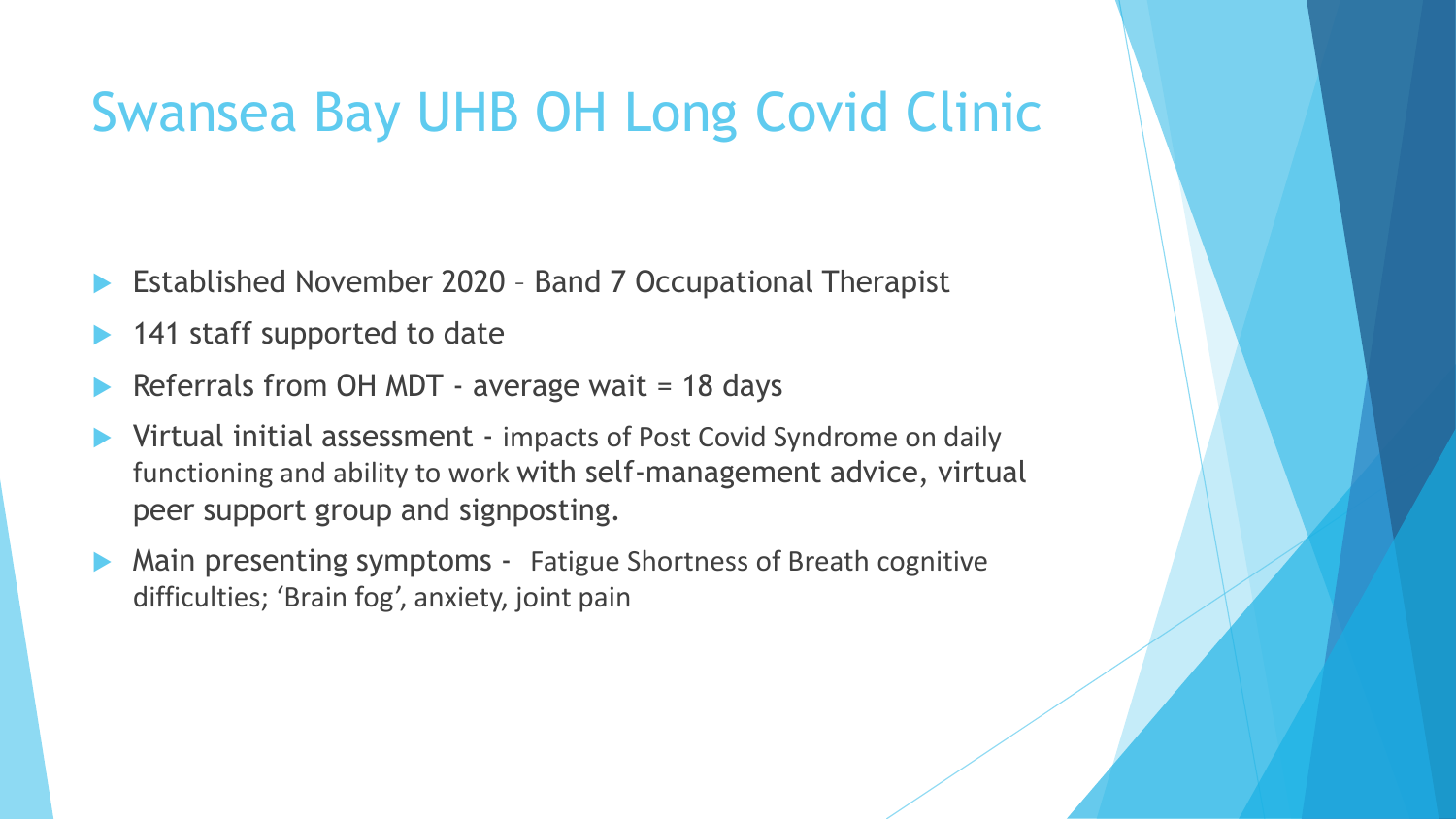# OH Long Covid Clinic - Interventions

- Fatigue management (planning and pacing; realistic goal setting)
- Mood management
- Anxiety management
- Managing concentration/memory
- Advice and recommendations to line manger to support RTW or sustained placement in work
- Sign posting- GP, local community based long covid clinic,  $30\%$  = NHS staff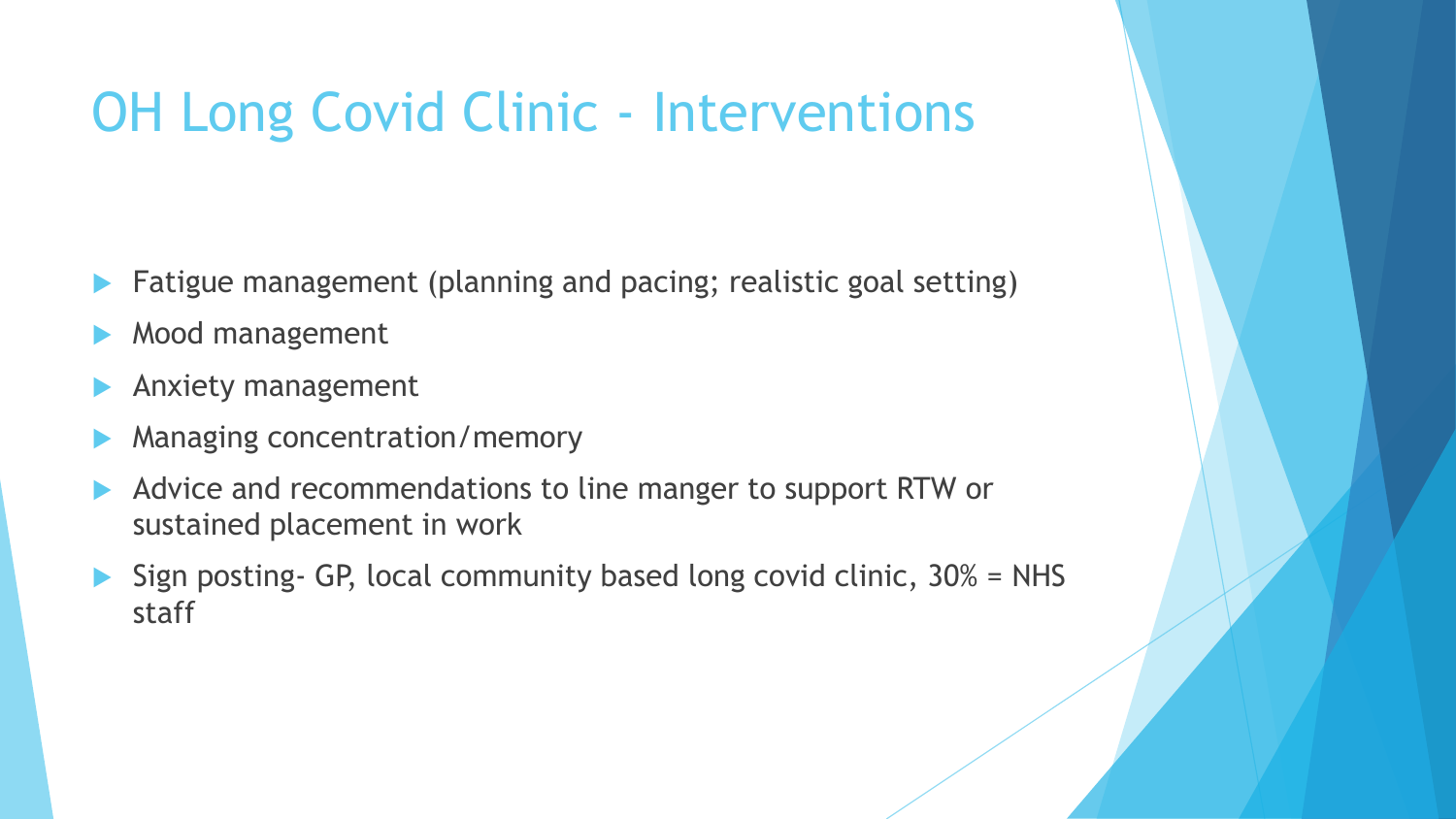# OH Long Covid Clinic - Outcomes

➢ Improvements in functional ability reflected in EQ-5D-DL.=29 data sets = approximately 28% of the individuals who have accessed the service at time of initial evaluation.

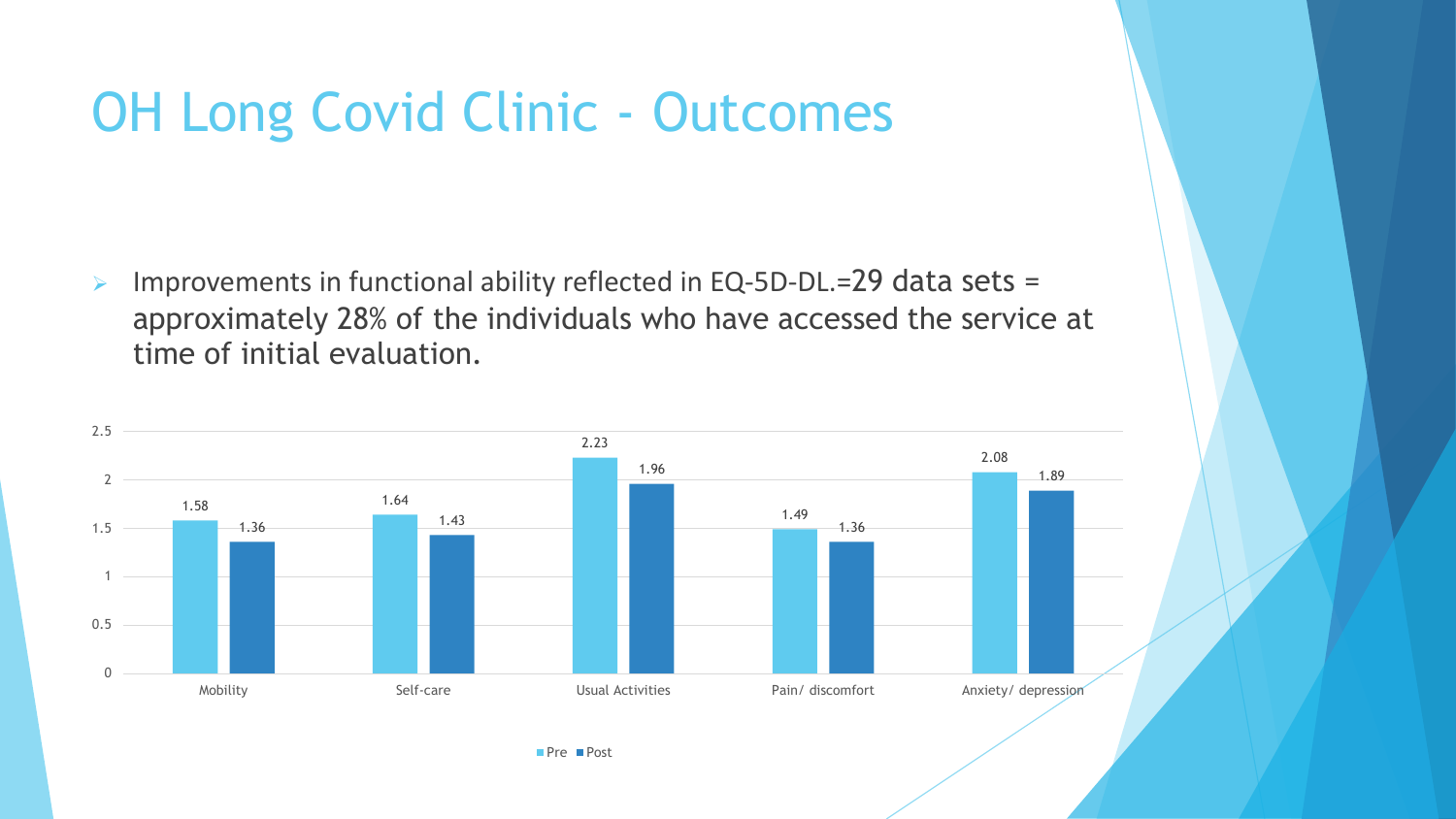#### Average EQ-5D-5L visual analogue scale (VAS) 0-100, pre and post scores 70

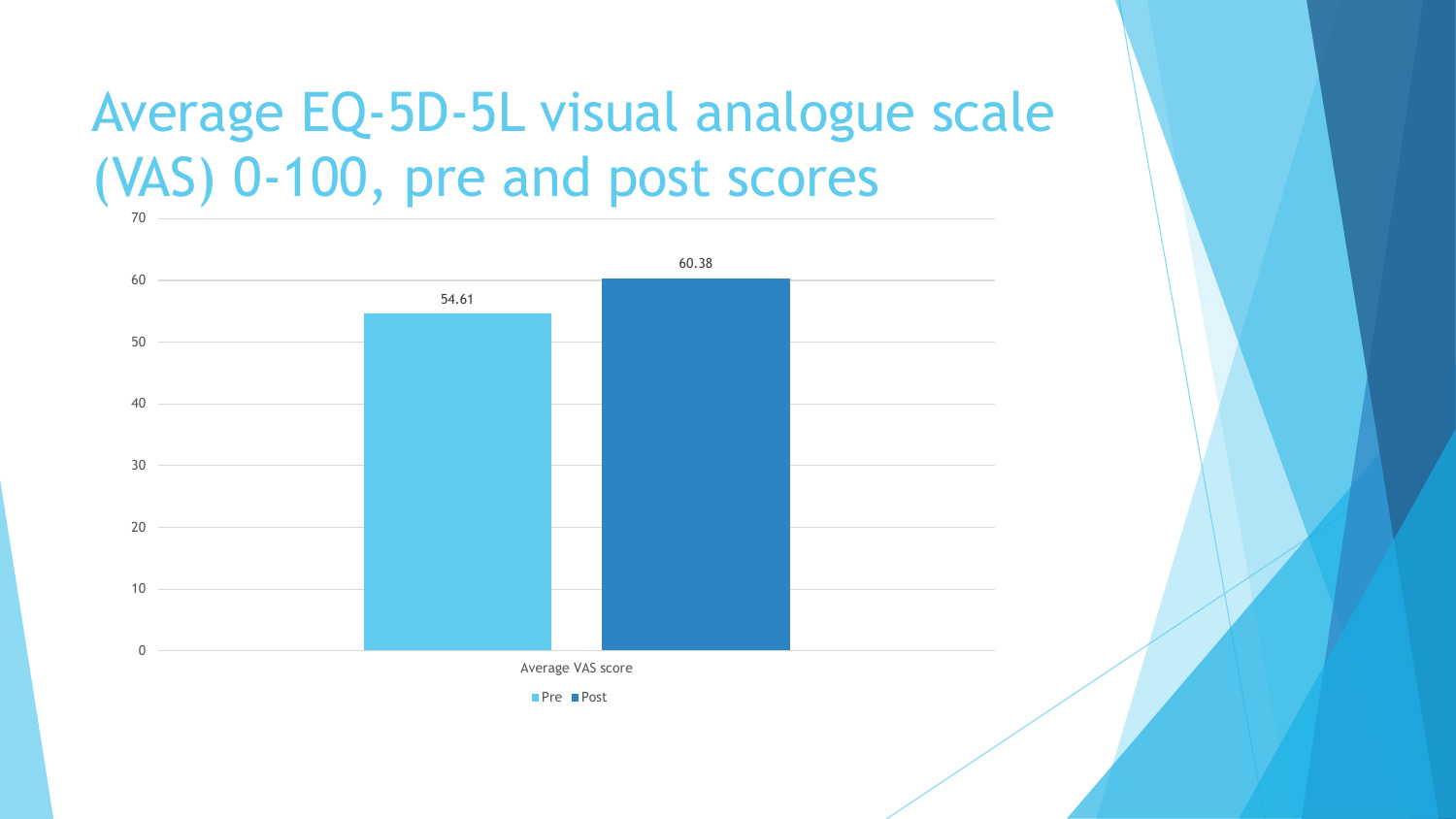# Pre & Post Average Brief Fatigue Inventory



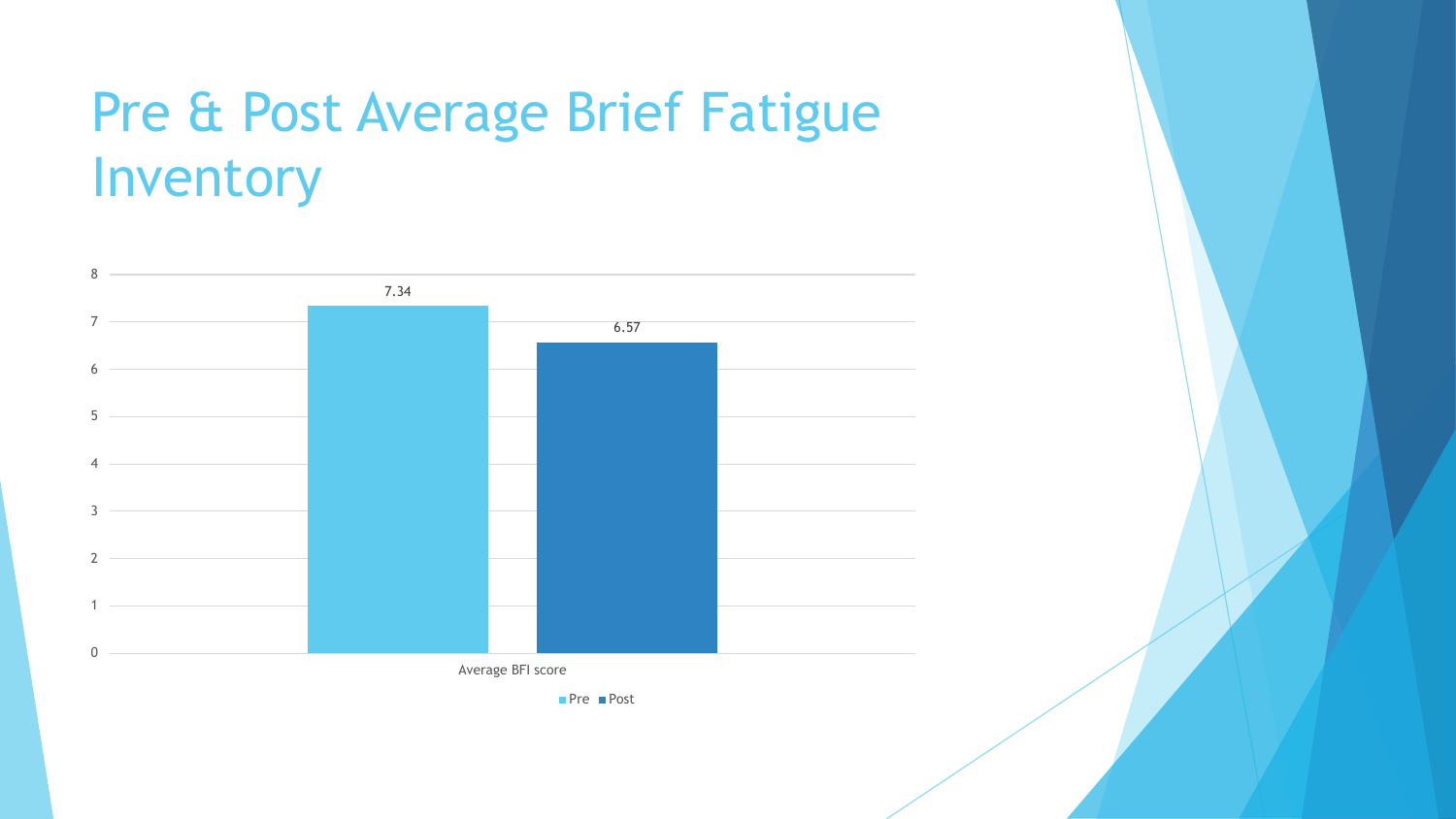### Work status during intervention (n=82)



■ Remained in work throughout ■ Returned to work during intervention

Remained on sickness absence throughout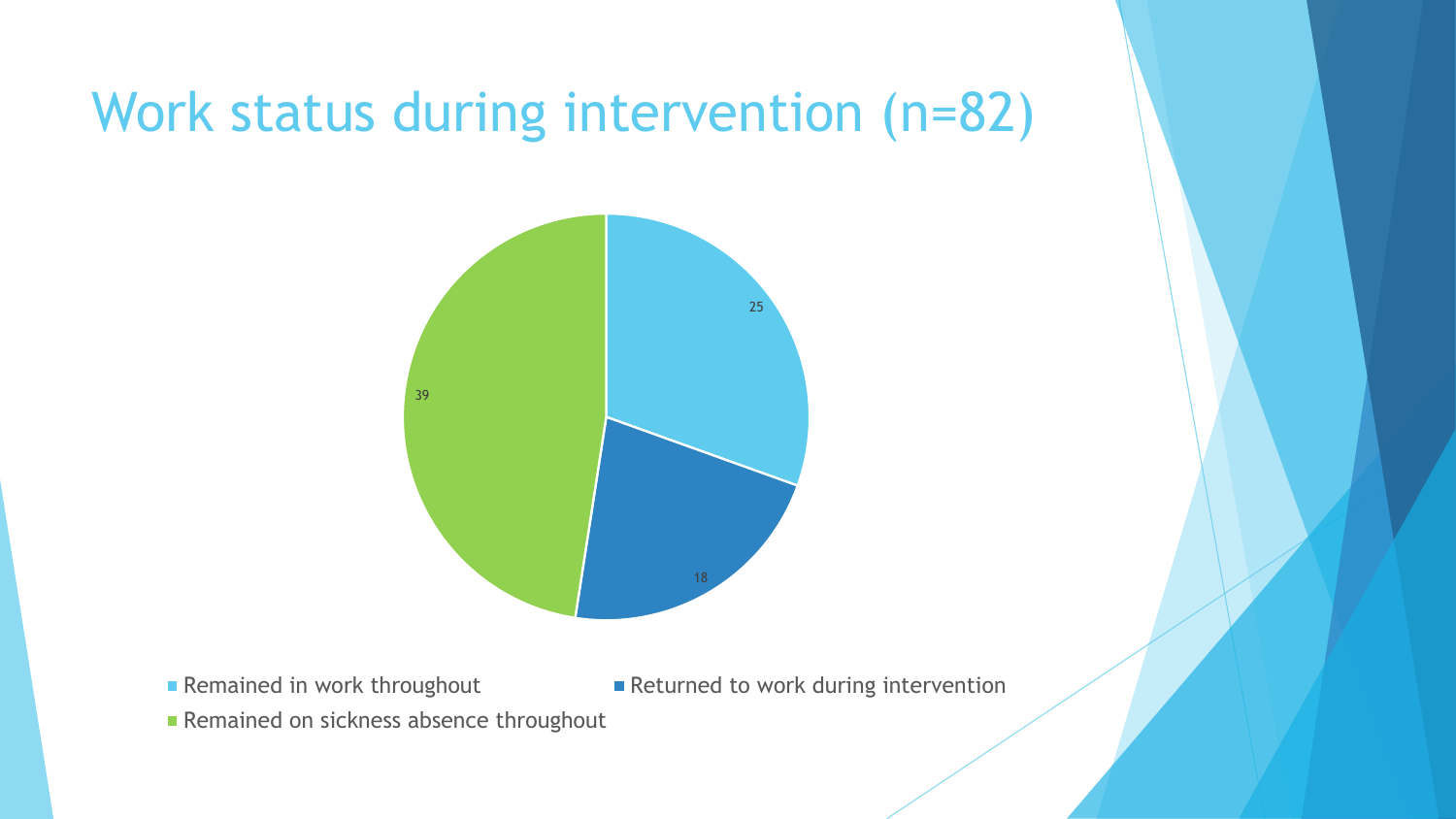### Outcomes cont…

- ➢ Feedback given that advice has been beneficial in increasing levels of activity and managing symptoms which had improved mood and wellbeing
- Return to Work advice given
	- **Phased return to work**
	- Reasonable adjustments
	- Redeployment
	- Admin/sedentary or alternative roles
	- Using accrued annual leave to manage RTW
- ➢ Improved confidence reported in discussing RTW with their Manager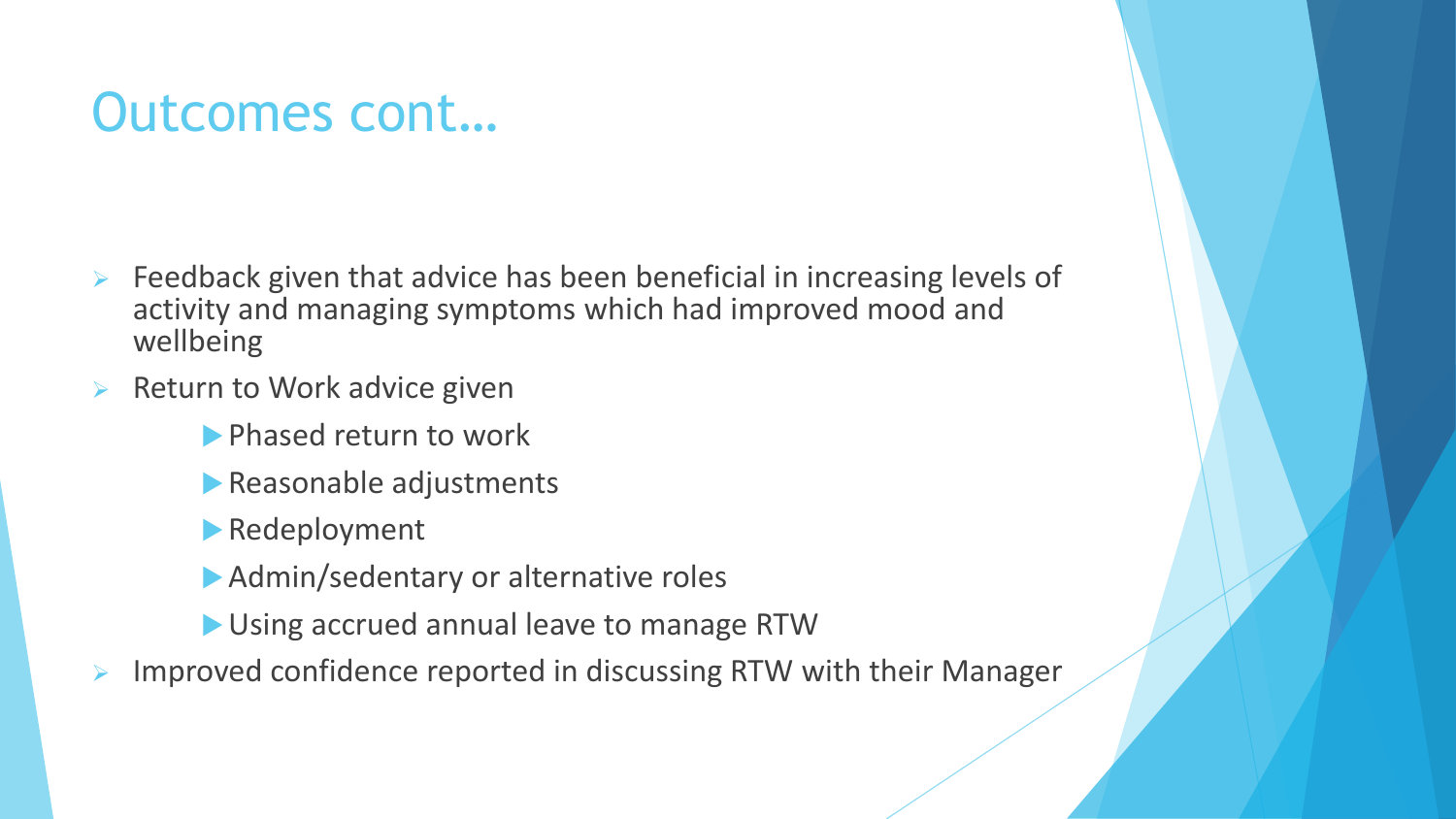### 3 words to describe the service